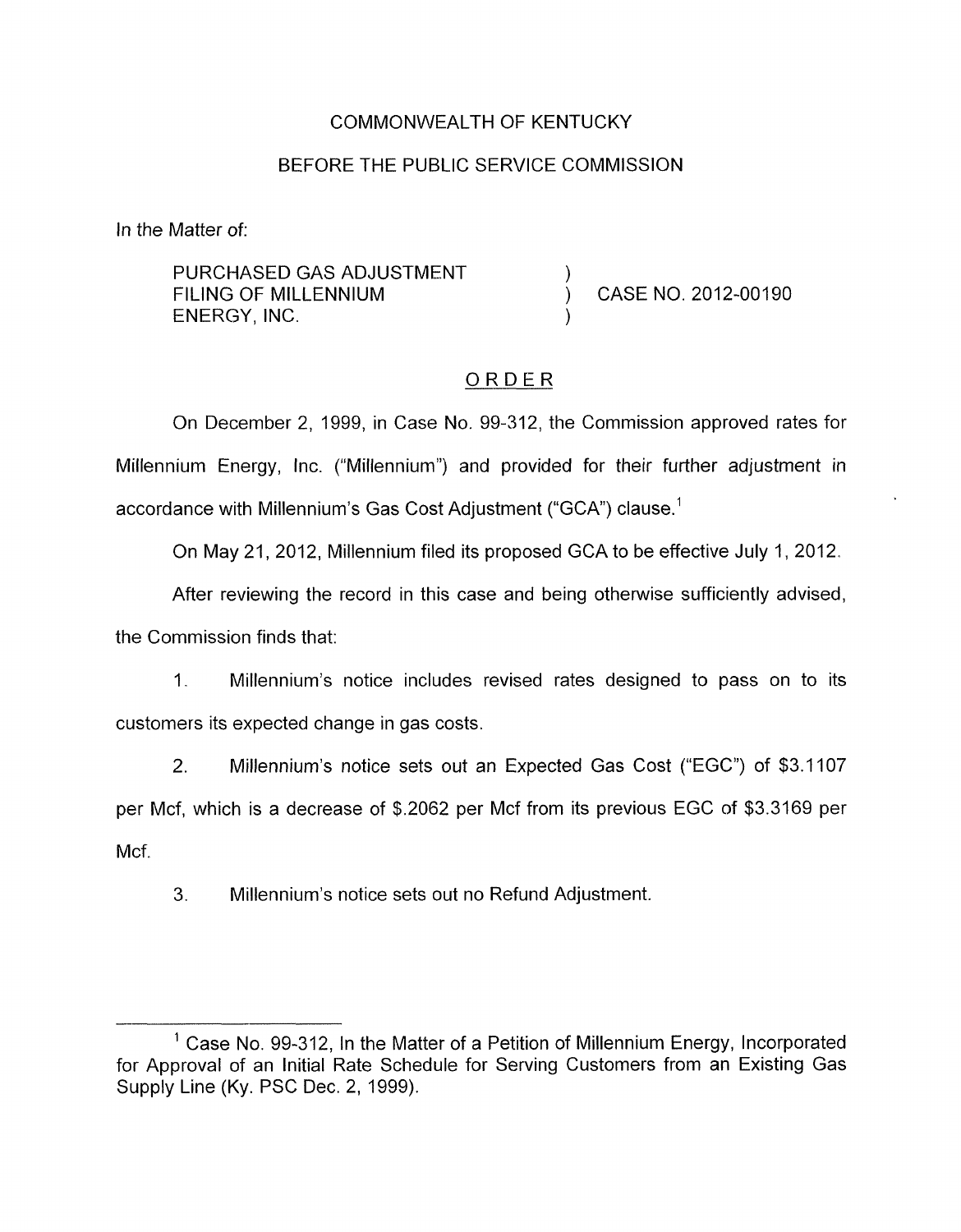4. Millennium's notice sets out a current quarter Actual Adjustment ("AA") of (\$.0827) per Mcf. Millennium's total AA is (\$.1979) per Mcf, which is a decrease of \$.I545 per Mcf from the previous total AA of (\$.0434) per Mcf.

5. Millennium's notice sets out a current quarter Balance Adjustment ("BA") of (\$.000054) per Mcf. Millennium's total BA is (\$.0001) per Mcf, which is an increase of \$.0358 per Mcf from the previous total BA of (\$.0359) per Mcf.

6. Millennium's GCR rate is \$2.9127 per Mcf, which is a decrease of \$.3249 per Mcf from the previous rate of \$3.2376 per Mcf. Due to a rounding error, Millennium calculated a GCR rate of \$2.9126 per Mcf.

*7.* The rates in the Appendix to this Order are fair, just, and reasonable, and should be approved for service rendered by Millennium on and after July 1, 2012.

IT IS THEREFORE ORDERED that:

**1.**  The rates proposed by Millennium are denied.

2. The rates in the Appendix to this Order are approved for service rendered on and after July 1, 2012.

3. Within 20 days from the date of this Order, Millennium shall file its revised tariff sheet with this Commission setting out the rates approved herein and reflecting that they were approved pursuant to this Order.

-2- Case No. 2012-00190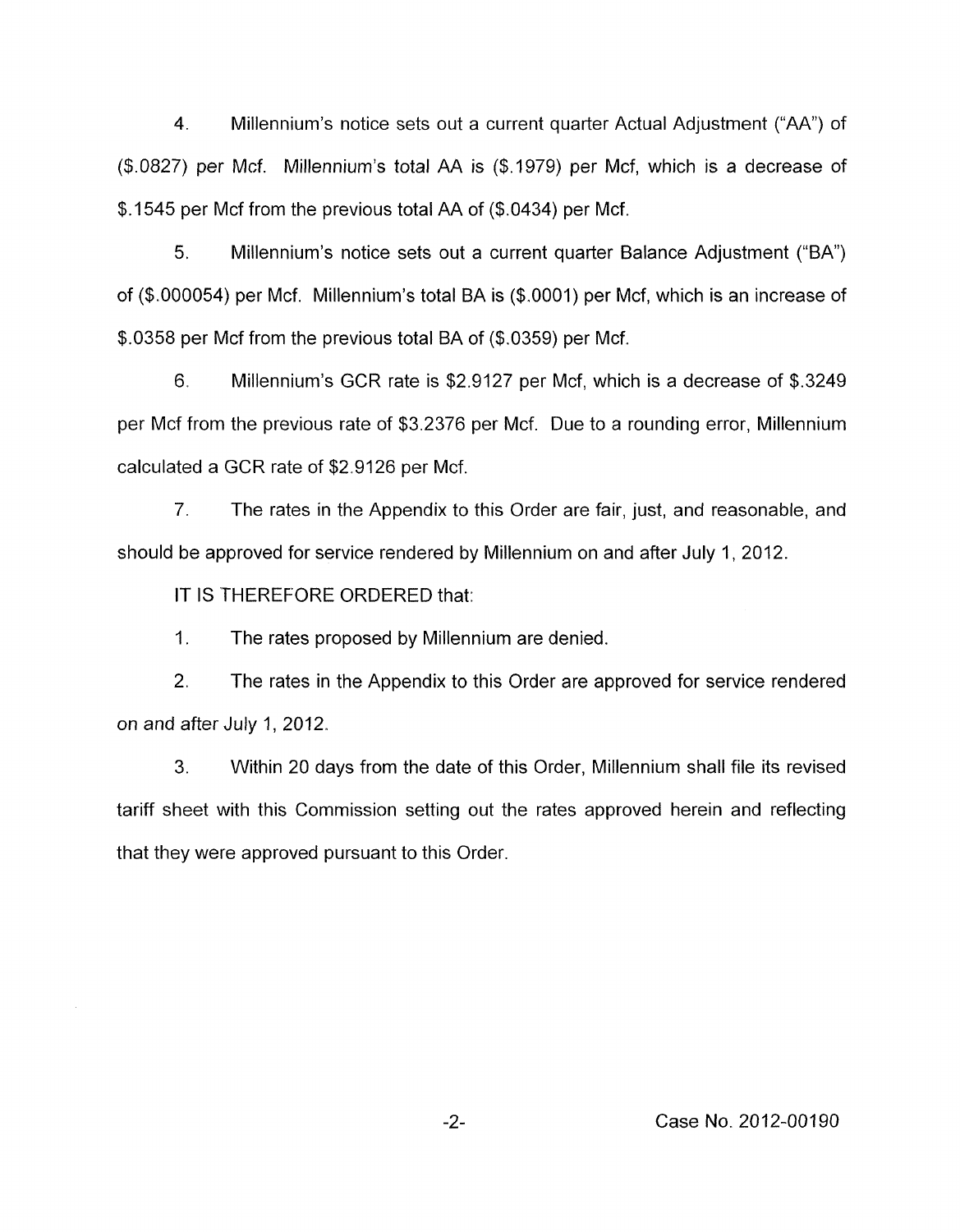

Commissioner Breathitt Abstains.

ATTEST:

Cauryh Dunwell for

Case No. 2012-00190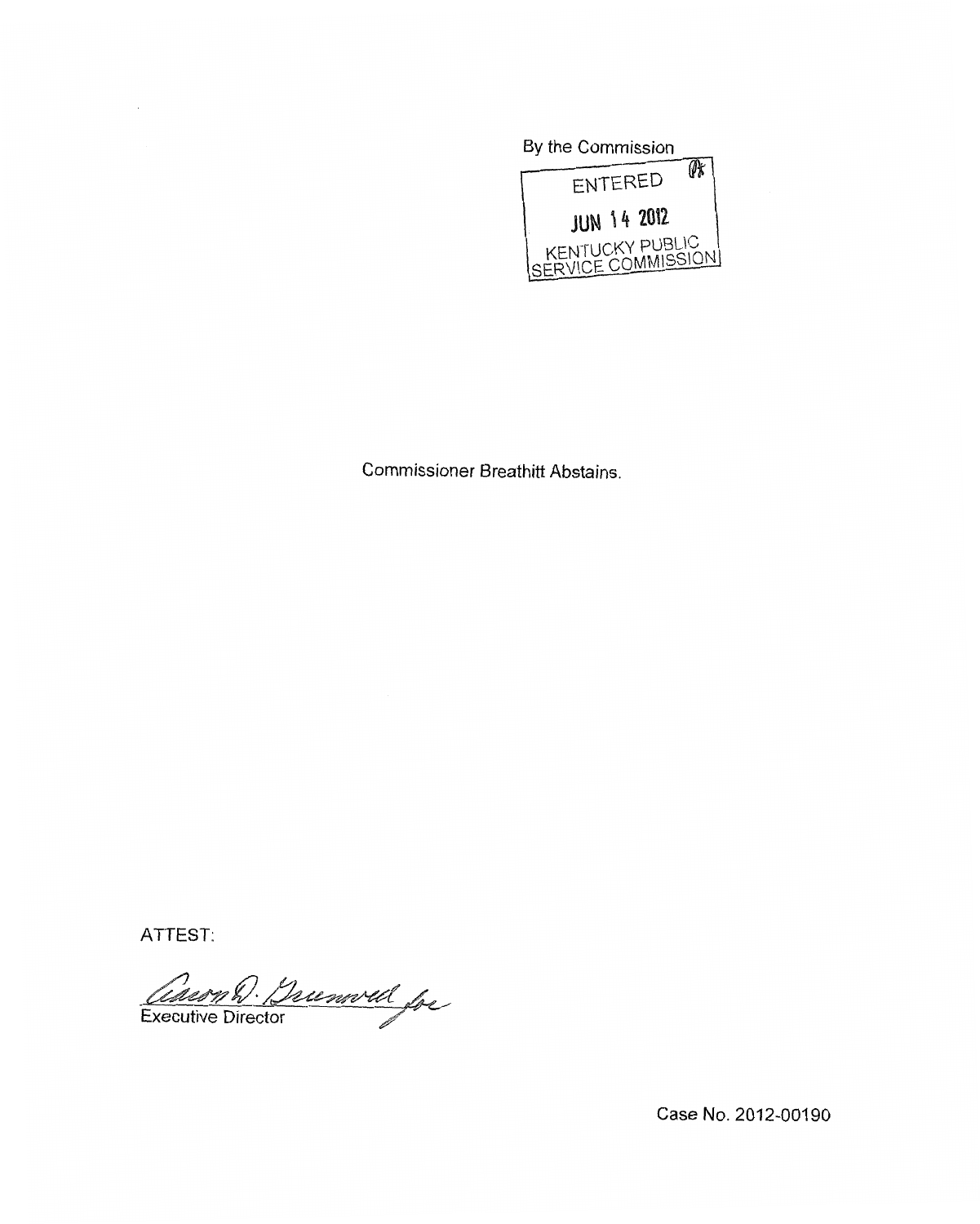## APPENDIX

# APPENDIX TO AN ORDER OF THE KENTUCKY PUBLIC SERVICE COMMISSION IN CASE NO. 2012-00190 DATED JUN 1 4 2012

The following rates and charges are prescribed for the customers served by Millennium Energy, Inc. All other rates and charges not specifically mentioned herein shall remain the same as those in effect under authority of this Commission prior to the effective date of this Order.

 $\ddot{\phantom{1}}$ 

# **Residential**

|                                  | <b>Base Rate</b> | Gas Cost<br>Recovery<br>Rate | Total    |
|----------------------------------|------------------|------------------------------|----------|
| <b>Customer Charge</b>           | \$6.00           | \$2.9127                     | \$6.00   |
| All Mcf                          | \$4.00           |                              | \$6.9127 |
| <b>Commercial and Industrial</b> |                  |                              |          |
| <b>Customer Charge</b>           | \$20.00          | 2.9127                       | \$20.00  |
| All Mcf                          | \$3.00           |                              | \$5.9127 |